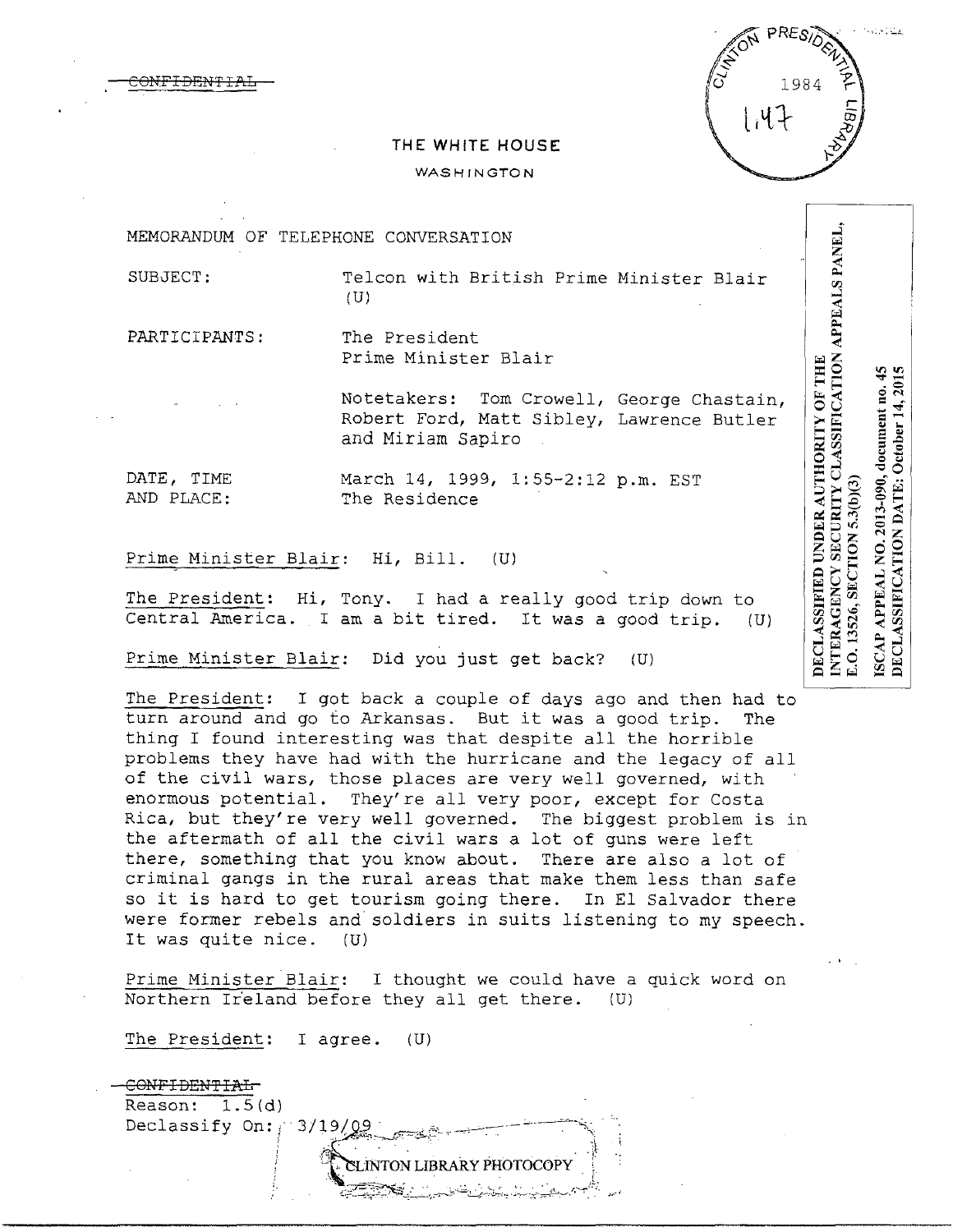| CONT LUENT LALT |  |
|-----------------|--|
| $-$             |  |

**E.O. 13526, section 1.4(b)(d)** 

Prime Minister Blair: \

The President: First, I completely agree with that. George Mitchell believes that there can't be very much time between what Trimble does and the movement on decommissioning. They need to give some sort of private assurances that they can pocket. If they can't give it to Bertie or DeChastelain, to you or someone. I am beginning to get a little concerned. *}el* 

Prime Minister Blair:

The President: I agree. I will do whatever I can to help get this done. We will just have to see, but I am quite hopeful.  $\mathscr{L}$ 

TON LIBRARY PHOTOCOI

Prime Minister Blair:/<br>
and the Minister Blair:/<br>
and the Minister Blair:/<br>
and the Minister Blair:/<br>
and the Minister Blair:/<br>
and the Minister Blair:/<br>
and the Minister Blair:/<br>
and the Minister Blair:/<br>
and the Minister

 $\text{E.O. 13526, section 1.4(b)(d)}$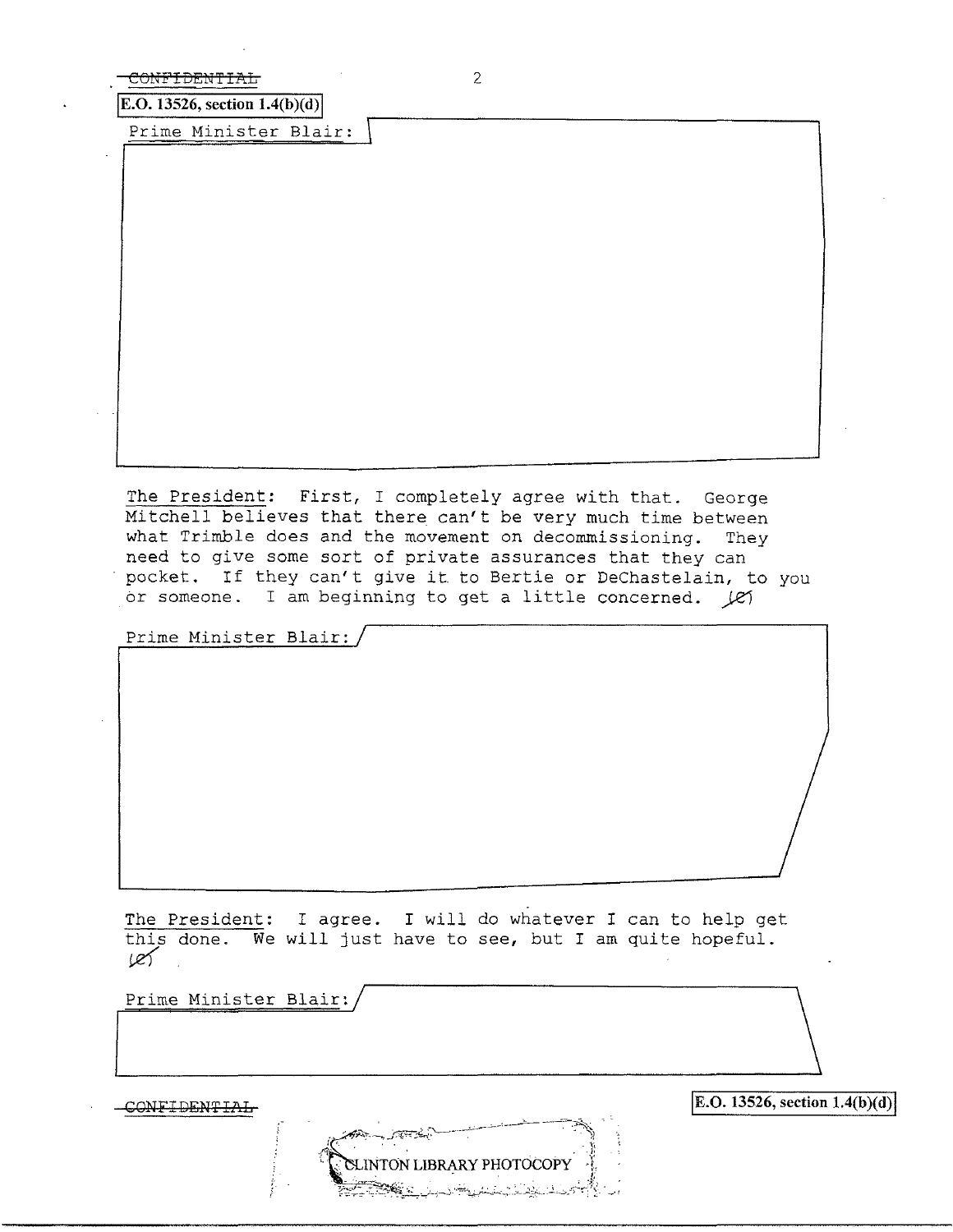-CONFIDENTIAL 3

## **IE.O. 13526, section 1.4(b)(d)**

The President: That's fine. I don't mind. I am determined not to let this. get away. We need this badly, and I would like to resolve this in the first half of this year, if we can. This will give us the momentum while all the other things are going on. I will do whatever you want me to. I will do whatever it takes.  $k$ ej

Prime Minister Blair:

**E.O. 13526, section 1.4(b)(d)** 

The President: Yes, I told D'Alema you can do whatever you should. We have never had a problem with the EU having a different position than the United States. Even going back before my presidency, we were sponsors of the resolution leading to the Oslo accords. We have to say those issues will have to be resolved in the last phase.  $\int$   $\sqrt{E.0.13526}$ , section 1.4(d)

Prime Minister Blair: **IE.O. 13526, section 1.4(b)(d)** 

The President: Exactly. That is my position as a matter of principle.

E.O. 13526, section 1.4(d)

Prime Minister Blair: Yes.  $#$ 

The President: Okay, thanks. I think you are right where you need to be. If you think it helps, do it. If not, then don't do it. ter

| Prime Minister Blair: | E.O. 13526, section $1.4(b)(d)$                                                                                                                   |
|-----------------------|---------------------------------------------------------------------------------------------------------------------------------------------------|
| The President:        | E.O. 13526, section 1.4(d)                                                                                                                        |
|                       |                                                                                                                                                   |
|                       | CLINTON LIBRARY PHOTOCOPY<br><u> La Britania de la Carlo de la Britania de la Britania de la Britania de la Britania de la Britania de la Bri</u> |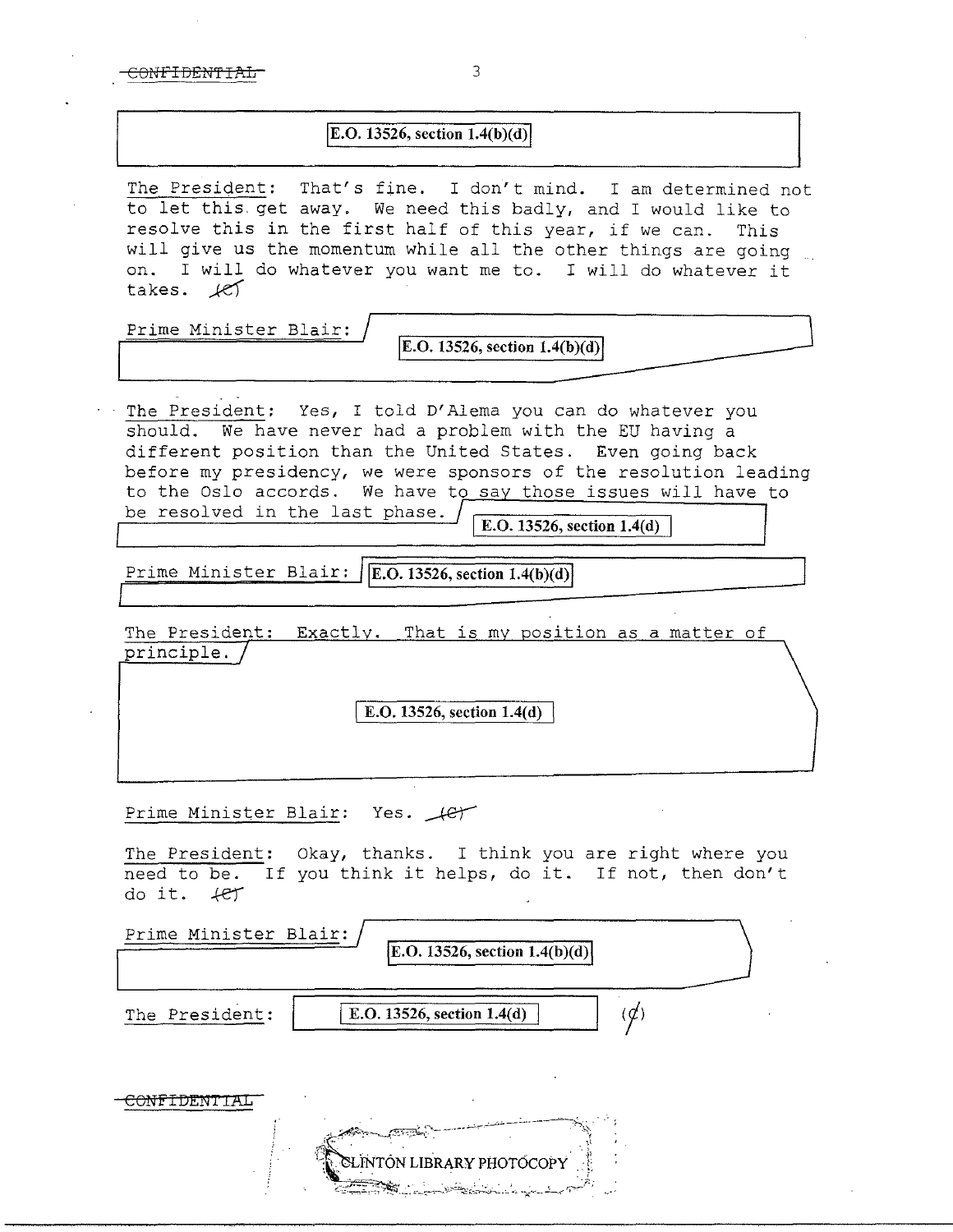|                               | 4<br>E.O. 13526, section $1.4(b)(d)$                                                                                                                                                                                                                       |                                 |
|-------------------------------|------------------------------------------------------------------------------------------------------------------------------------------------------------------------------------------------------------------------------------------------------------|---------------------------------|
| Prime Minister Blair:<br>$+e$ |                                                                                                                                                                                                                                                            |                                 |
|                               | The President: That is my conclusion. $-$ (et                                                                                                                                                                                                              |                                 |
| Prime Minister Blair:         |                                                                                                                                                                                                                                                            |                                 |
|                               | The President: When is the G-7 meeting in Germany?                                                                                                                                                                                                         | fet                             |
|                               | Prime Minister Blair: In the middle of June.                                                                                                                                                                                                               |                                 |
| $\arctan' t$ you? (C)         | The President: You are going to do something here with the DLC,                                                                                                                                                                                            |                                 |
|                               | Prime Minister Blair: Yes, in April. 4et                                                                                                                                                                                                                   |                                 |
| Prime Minister Blair:         | parade. We got huge press coverage here yesterday. They went<br>to Harry Truman's home to sign the documents for the NATO event<br>with Poland, Hungary, and the Czech Republic. 4et                                                                       |                                 |
|                               |                                                                                                                                                                                                                                                            | E.O. 13526, section $1.4(b)(d)$ |
|                               | The President: Let me have a look at my schedule. In the first<br>half of the year it would be extremely difficult to make a<br>separate trip, but if I am in Germany, maybe I can add a day<br>onto my trip. Where does he want me to do it, in Florence? |                                 |
|                               |                                                                                                                                                                                                                                                            | let                             |
|                               | Prime Minister Blair: I think so.<br>LET                                                                                                                                                                                                                   |                                 |
|                               | The President: That would be a real burden, would it not?<br>Someone has to shoulder the responsibility. (e)                                                                                                                                               |                                 |
|                               | Prime Minister Blair: Have you been there before? (Ø)                                                                                                                                                                                                      |                                 |
|                               | The President: Yes, Hillary and I spent a wonderful week there.<br>As a matter of fact, it was ten years ago this week. $ C $                                                                                                                              |                                 |

CLINTON LIBRARY PHOTOCOPY

 $\sim$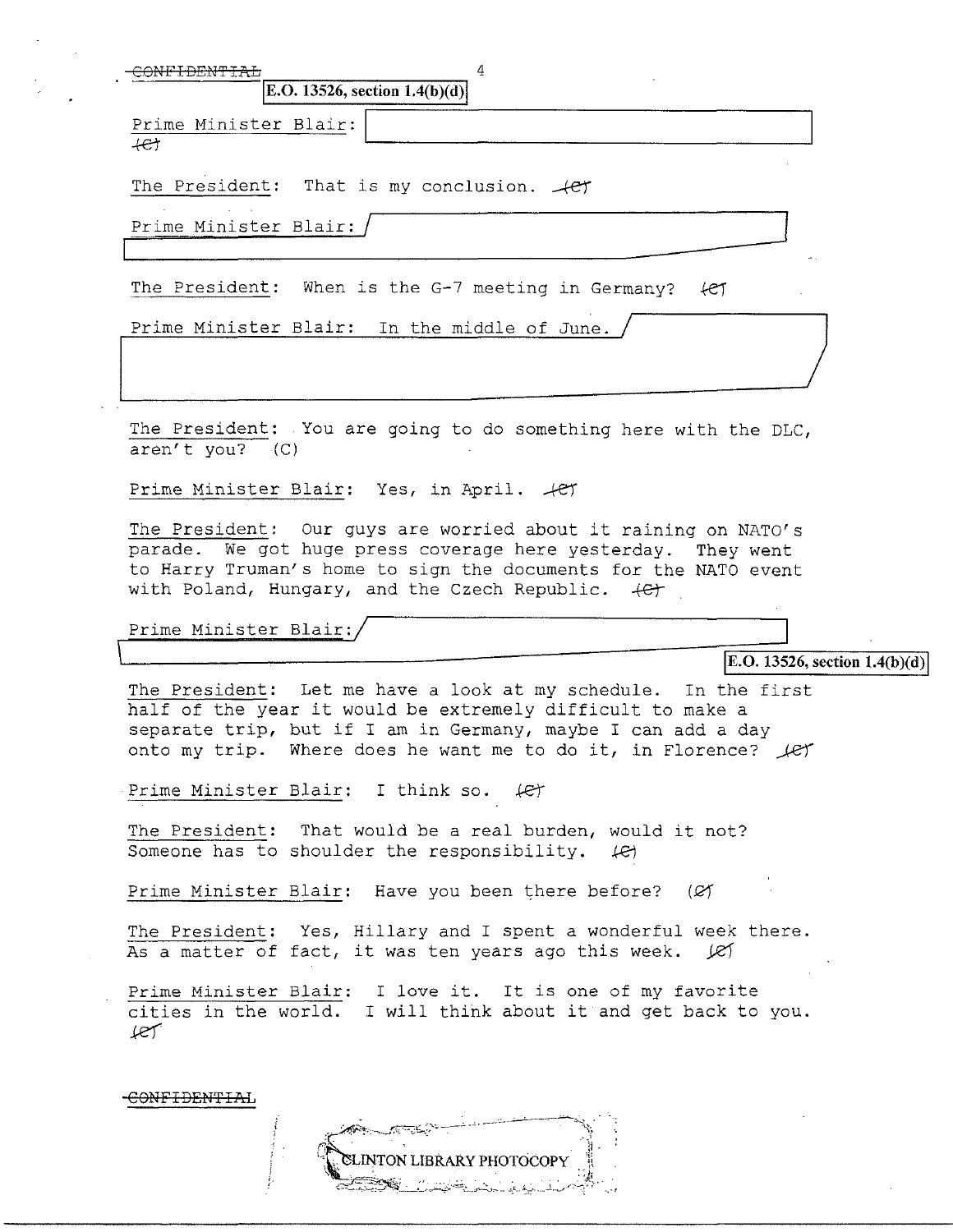The President: Good. I think that we are in sync on the other two matters. I won a big vote in Congress on Kosovo. I think it's interesting because when the Republicans pushed for it, they didn't think I would win it. Our guys worked very hard on it and won a big vote with explicit authorization to deploy, consistent with the conditions I've stated. I feel good about it. But I don't think there is any way that Milosevic will take this deal. But we believe the Kosovars will take it, and then we will be right back on the griddle, you and I.

**E.O. 13526, section 1.4(d)** 

Prime Minister Blair:

**[E.O. 13526, section 1.4(b)(d)** 

The President: If the Kosovars say yes, and they have been difficult, we may even get Milosevic to the point where he will say yes -- if we stay tough and if we are prepared to use force. But if not, he will jerk us around.  $\mathcal{H}$ 

Prime Minister Blair:

**jE.O. 13526, section 1.4(b)(d)j** 

The President: Yeah, I will do that. Do you want me to buy a cashmere sweater from him with duties?  $+(G)+$ 

Prime Minister Blair: You don't have to do that or give him  $b$ ananas.  $\mathcal{L}$ 

The President: I wish we could get this resolved before your elections, you know.  $\varnothing$ 

Prime Minister Blair: *E.O. 13526, section 1.4(b)(d)* 

The President: We got a really rough column that said this is not what the new world order was meant to be. Kosovo goes to hell, and we have a war over this.  $\angle$ ey

Prime Minister Blair: Do shake hands with him. ( $\varnothing$ )

CONF<del>IDENTIAL</del>